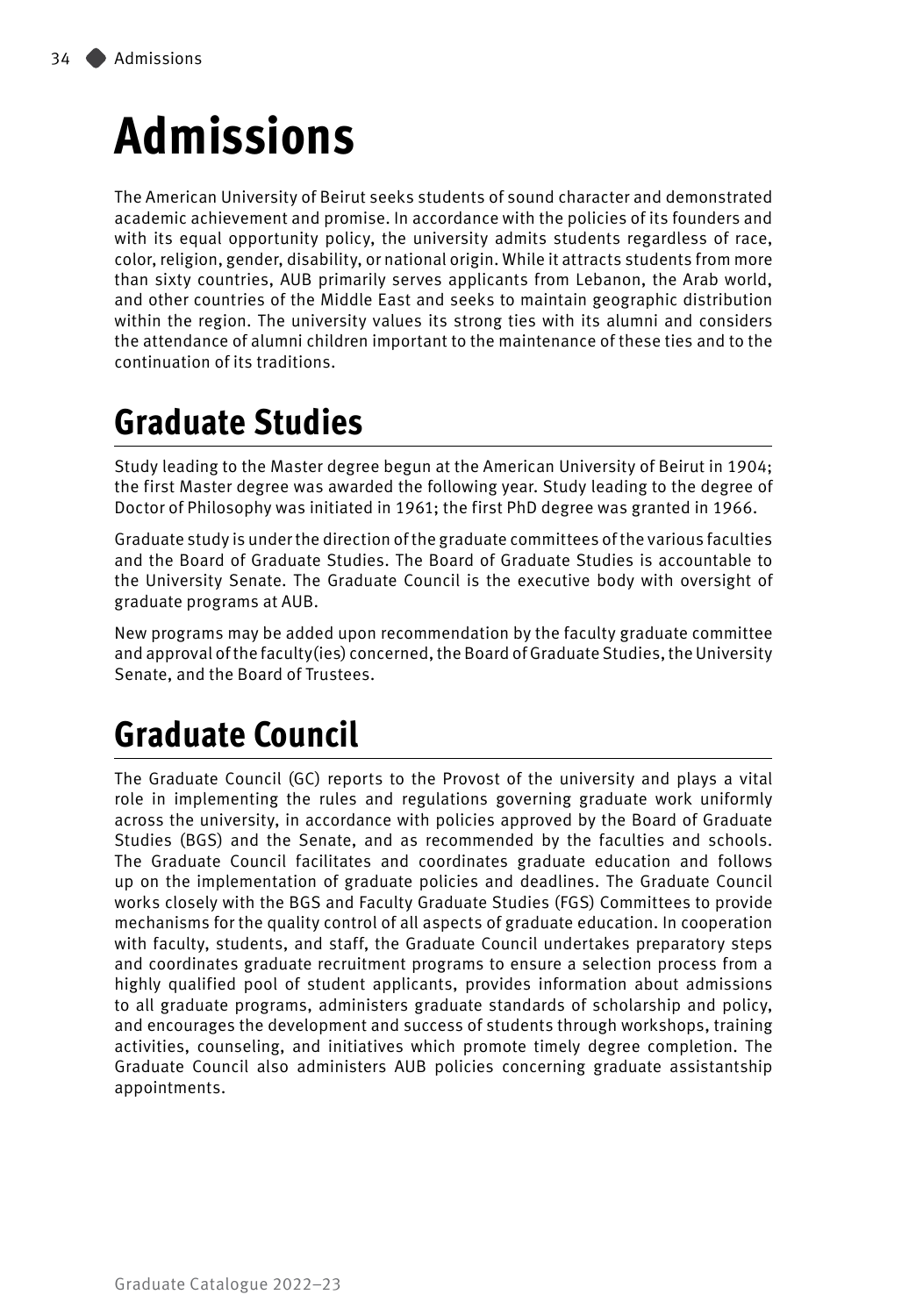# **Areas in Which Graduate Study Is Offered**

The university offers the master's degree, the degree of doctor of philosophy, and two types of graduate diplomas: academic diplomas and professional diplomas.

### Master's Degrees

### Faculty of Arts and Sciences

| <b>Thesis-based</b> |                                                         |  |
|---------------------|---------------------------------------------------------|--|
| мs                  | · Biology                                               |  |
|                     | • Chemistry                                             |  |
|                     | • Computational Sciences                                |  |
|                     | • Computer Science                                      |  |
|                     | • Environmental Sciences/ Environmental Policy Planning |  |
|                     | • Geology (frozen)                                      |  |
|                     | • Mathematics/Pure (frozen)                             |  |
|                     | • Mathematics/Applied (frozen)                          |  |
|                     | • Physics                                               |  |
| MА                  | • Anthropology                                          |  |
|                     | • Arab Language and Literature                          |  |
|                     | • Archeology                                            |  |
|                     | • Art History & Curating                                |  |
|                     | • Clinical Psychology                                   |  |
|                     | • Economics                                             |  |
|                     | • Education/ Science Education                          |  |
|                     | • Education/ Teaching of English as a Foreign Language  |  |
|                     | • Education/Administration and Policy Studies           |  |
|                     | • Education/Elementary Education                        |  |
|                     | • Education/Mathematics Education                       |  |
|                     | · Education/Psychology-School Guidance                  |  |
|                     | • Education/Psychology-Tests and Measurements           |  |
|                     | • English Language                                      |  |
|                     | • English Literature                                    |  |
|                     | • General Psychology                                    |  |
|                     | • History                                               |  |
|                     | • Islamic Studies                                       |  |
|                     | $\bullet$ Media Studies                                 |  |
|                     | • Middle Eastern Studies                                |  |
|                     | • Philosophy                                            |  |
|                     | • Political Studies                                     |  |
|                     | • Public Administration (frozen)                        |  |
|                     | • Public Policy and International Affairs               |  |
|                     | • Sociology                                             |  |

• Transnational American Studies *(Currently frozen)*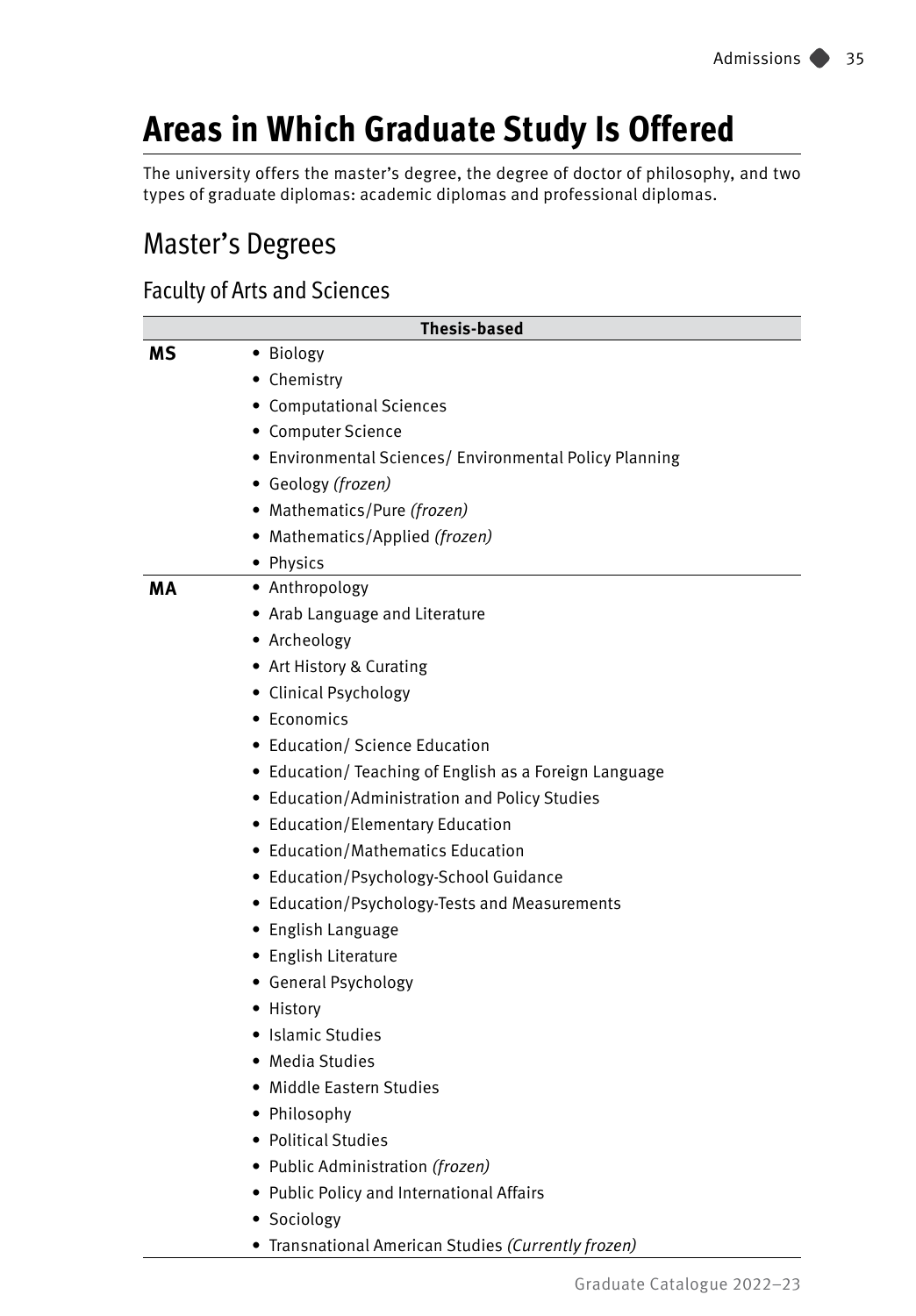| Non-thesis project-based                      |                                               |  |
|-----------------------------------------------|-----------------------------------------------|--|
| МS                                            | • Computer Science                            |  |
| МA                                            | • Education/Administration and Policy Studies |  |
| • Education/Elementary Education              |                                               |  |
| • Education/Mathematics Education             |                                               |  |
| • Education/Psychology-School Guidance        |                                               |  |
| • Education/Psychology-Tests and Measurements |                                               |  |
| • Education/Science Education                 |                                               |  |
| • Financial Economic <i>(frozen)</i>          |                                               |  |
| • Islamic Studies                             |                                               |  |
| • Media Studies                               |                                               |  |
| • Middle Eastern Studies                      |                                               |  |
|                                               | • Public Policy and International Affairs     |  |
|                                               | • Transnational American Studies (frozen)     |  |

### Faculty of Agricultural and Food Sciences

| <b>Thesis-based</b> |                                                |  |
|---------------------|------------------------------------------------|--|
| <b>MS</b>           | • Agricultural Economics                       |  |
|                     | • Animal Science                               |  |
|                     | • Food Security                                |  |
|                     | • Food Technology                              |  |
|                     | • Irrigation                                   |  |
|                     | • Nutrition                                    |  |
|                     | • Plant Protection                             |  |
|                     | • Plant Science                                |  |
|                     | • Poultry Science                              |  |
|                     | • Rural Community Development                  |  |
| <b>MSES</b>         | • Environmental Sciences/ Ecosystem Management |  |
|                     |                                                |  |
|                     | Non-thesis project-based                       |  |
| мs                  | • Agricultural Economics                       |  |
|                     | • Animal Science                               |  |
|                     | • Environmental Sciences/ Ecosystem Management |  |
|                     | • Food Security                                |  |
|                     | • Food Technology                              |  |
|                     | Irrigation                                     |  |
|                     | Nutrition                                      |  |
|                     | • Plant Protection                             |  |
|                     | • Plant Science                                |  |
|                     | • Poultry Science                              |  |
|                     | • Public Health Nutrition                      |  |
|                     | • Rural Community Development                  |  |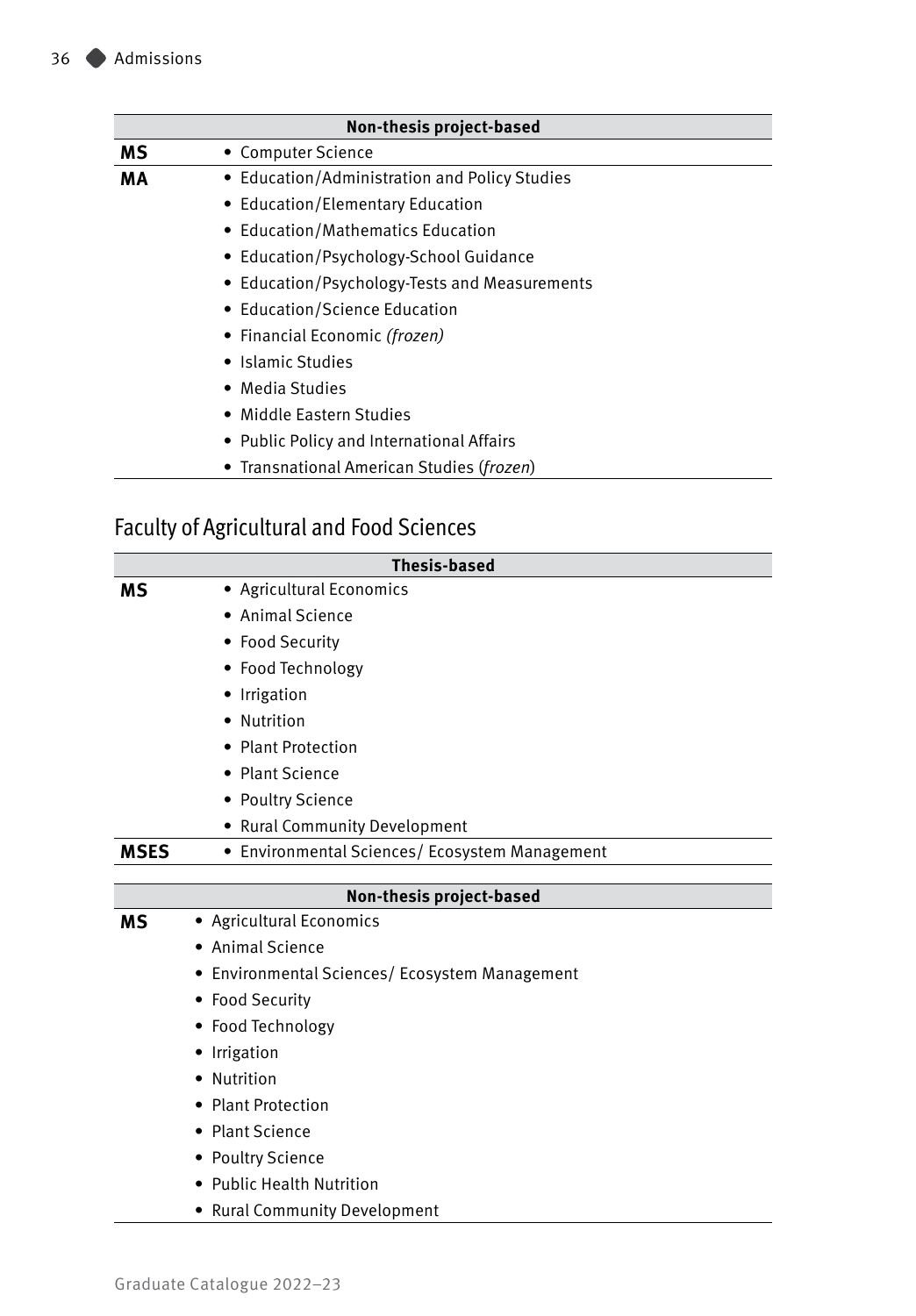| <b>Thesis-based</b>                    |                                                                    |  |  |
|----------------------------------------|--------------------------------------------------------------------|--|--|
| ΜS                                     | • Business Analytics                                               |  |  |
| <b>EMBA</b>                            | • The Executive MBA in Business Administration                     |  |  |
| MBA                                    | • Business Administration/Accounting                               |  |  |
|                                        | Business Administration/Business Information and Decision Systems  |  |  |
|                                        | <b>Business Administration/Finance</b>                             |  |  |
|                                        | • Business Administration/ Management                              |  |  |
|                                        | <b>Business Administration/ Marketing</b>                          |  |  |
|                                        |                                                                    |  |  |
| Non-thesis project-based               |                                                                    |  |  |
| ΜS                                     | • Business Analytics                                               |  |  |
|                                        |                                                                    |  |  |
|                                        | <b>Non-thesis course-based</b>                                     |  |  |
| ΜS                                     | $\bullet$ Finance                                                  |  |  |
| MBA                                    | • Business Administration/Accounting                               |  |  |
|                                        | Business Administration/ Business Information and Decision Systems |  |  |
| <b>Business Administration/Finance</b> |                                                                    |  |  |
|                                        | <b>Business Administration/ Management</b>                         |  |  |
|                                        | • Business Administration/ Marketing                               |  |  |
| MА                                     | • Human Resource Management                                        |  |  |

### Suliman S. Olayan School of Business

### Maroun Semaan Faculty of Engineering and Architecture

| <b>Thesis-based</b>                      |                                       |  |
|------------------------------------------|---------------------------------------|--|
| ΜS                                       | • Biomedical Engineering              |  |
|                                          | • Chemical Engineering                |  |
|                                          | • Energy Studies                      |  |
|                                          | • Environmental Technology            |  |
| <b>MUDS</b>                              | • Urban Design                        |  |
| <b>MUPP</b>                              | • MUPP Urban Planning and Policy      |  |
| <b>ME</b>                                | • Applied Energy (frozen)             |  |
|                                          | • Chemical Engineering                |  |
|                                          | • Civil Engineering                   |  |
|                                          | • Electrical and Computer Engineering |  |
| <b>Environmental and Water Resources</b> |                                       |  |
| Mechanical Engineering                   |                                       |  |
| MEM                                      | • Engineering Management              |  |
|                                          |                                       |  |
|                                          | Non-thesis project-based              |  |
| мs                                       | • Environmental Technology            |  |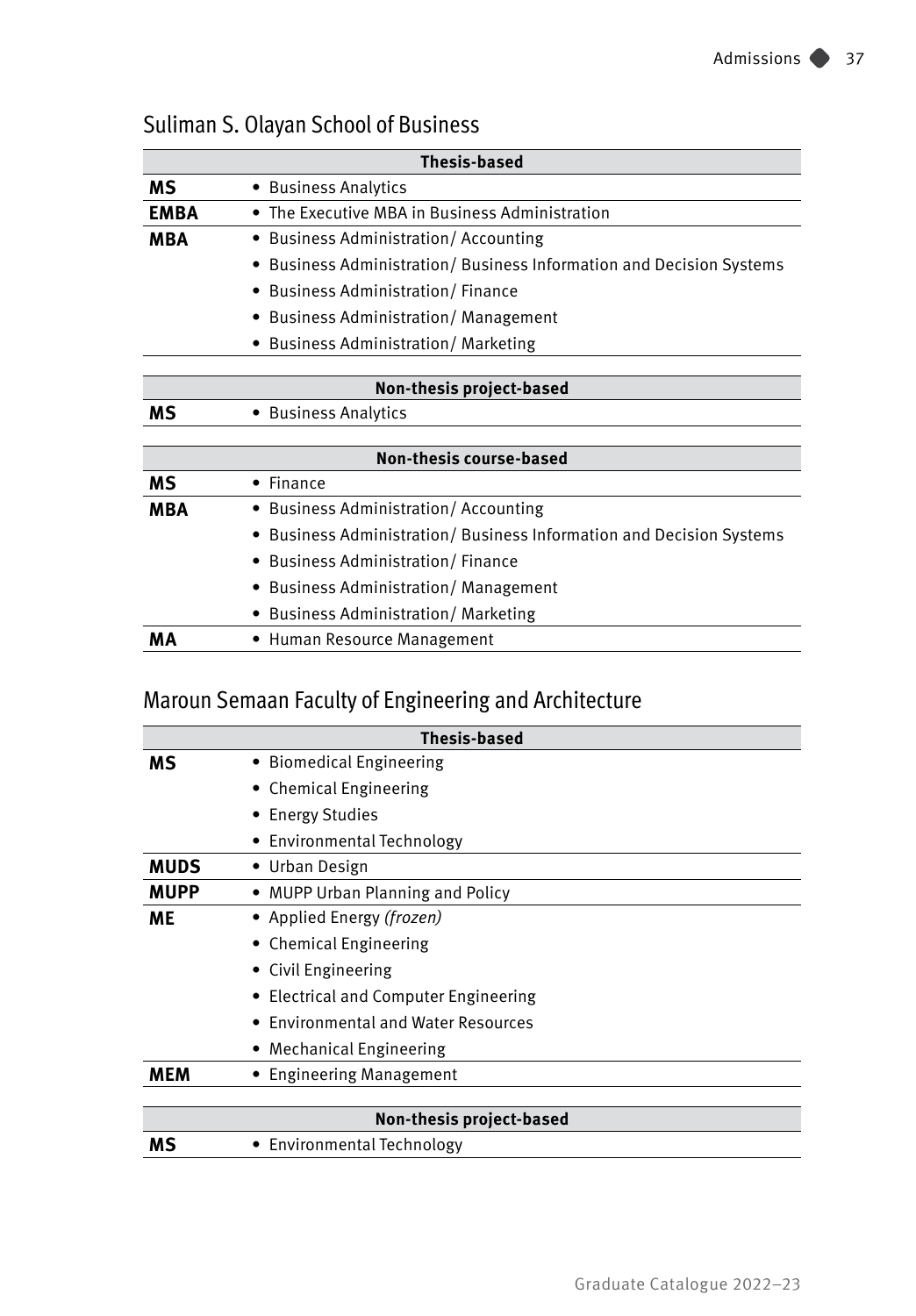| <b>Non-thesis course-based</b> |                                       |  |  |  |
|--------------------------------|---------------------------------------|--|--|--|
| ME                             | • Applied Energy (frozen)             |  |  |  |
|                                | • Civil Engineering                   |  |  |  |
|                                | • Electrical and Computer Engineering |  |  |  |
|                                | • Environmental and Water Resources   |  |  |  |
|                                | • Mechanical Engineering              |  |  |  |
| мs                             | • Biomedical Engineering              |  |  |  |
|                                | • Energy Studies                      |  |  |  |
| MEM                            | • Engineering Management              |  |  |  |

### Faculty of Health Sciences

| <b>Thesis-based</b>        |                                                                 |  |  |
|----------------------------|-----------------------------------------------------------------|--|--|
| ΜS                         | • Epidemiology                                                  |  |  |
|                            | • Population Health (frozen)                                    |  |  |
|                            | • Public Health Nutrition                                       |  |  |
|                            | • Scholar in HeAlth Research Program (SHARP)                    |  |  |
| MSES                       | • Environmental Sciences / Major: Environmental Health          |  |  |
|                            |                                                                 |  |  |
| Non-thesis project-based   |                                                                 |  |  |
| MSES                       | • Environmental Sciences / Major: Environmental Health          |  |  |
|                            |                                                                 |  |  |
|                            | <b>Non-thesis course-based</b>                                  |  |  |
| MPH                        | • Master's in Public Health/Epidemiology and Biostatistics      |  |  |
|                            | Master's in Public Health/Health Management and Policy          |  |  |
|                            | Master's in Public Health/Health Promotion and Community Health |  |  |
| <b>Executive</b><br>Master | • Executive Healthcare Leadership (frozen)                      |  |  |

### Faculty of Medicine

| <b>Thesis-based</b>                  |                                                       |  |  |
|--------------------------------------|-------------------------------------------------------|--|--|
| мs                                   | • Biomedical Engineering                              |  |  |
| • Biomedical Science/ Physiology     |                                                       |  |  |
| • Biomedical Sciences / Biochemistry |                                                       |  |  |
|                                      | • Biomedical Sciences / Human Morphology              |  |  |
|                                      | • Biomedical Sciences / Microbiology and Immunology   |  |  |
|                                      | • Biomedical Sciences / Pharmacology and Therapeutics |  |  |
|                                      | • Biomedical Sciences/Neurosciences                   |  |  |
| • Orthodontics                       |                                                       |  |  |
|                                      | • Scholar in HeAlth Research Program (SHARP)          |  |  |
|                                      |                                                       |  |  |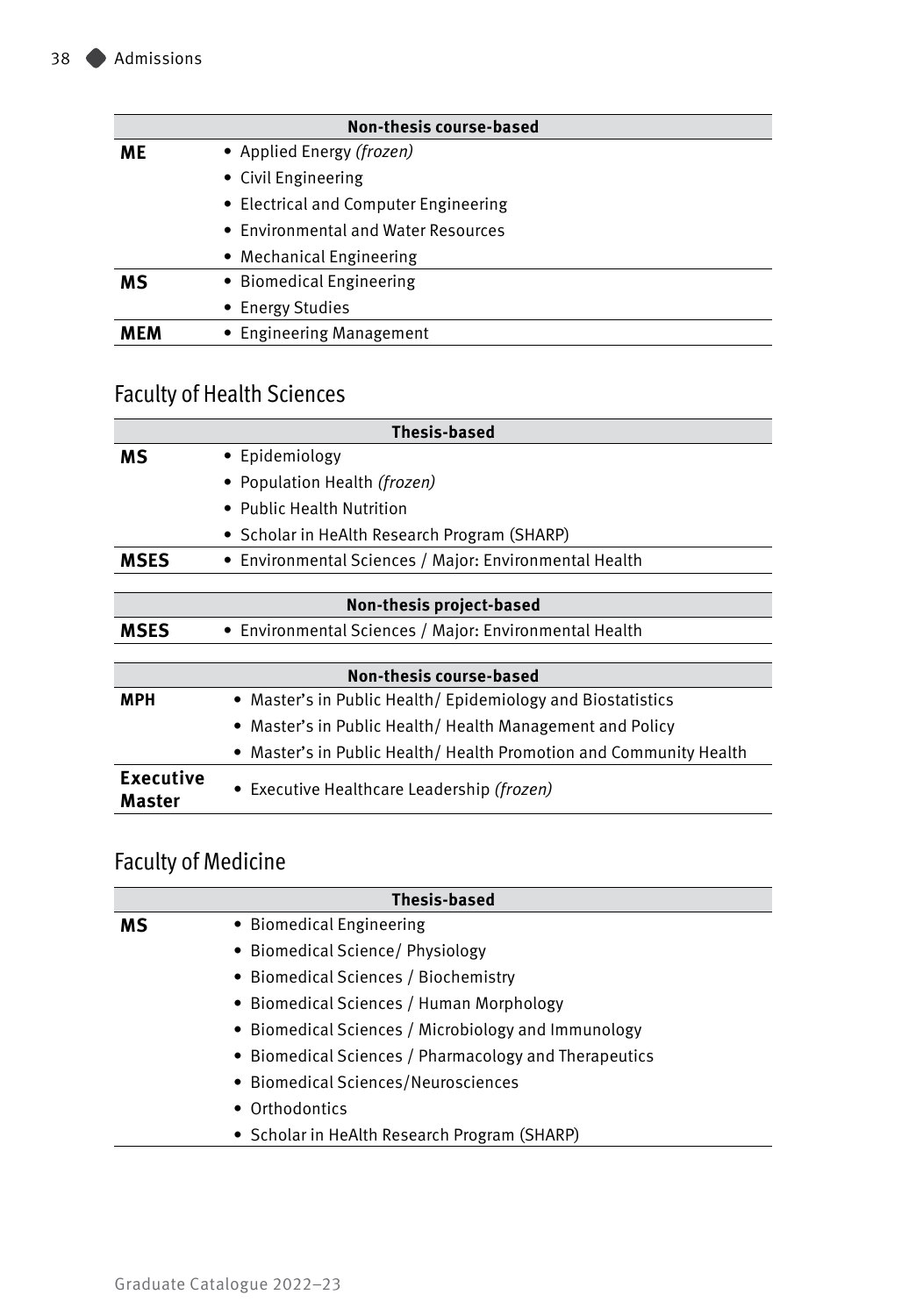#### **Non-thesis project-based**

- Biomedical Science/ Physiology
- Biomedical Sciences / Biochemistry
- Biomedical Sciences / Human Morphology
- Biomedical Sciences / Microbiology and Immunology
- Biomedical Sciences / Neurosciences
- Biomedical Sciences / Pharmacology and Therapeutics

| Non-thesis course-based |                          |  |
|-------------------------|--------------------------|--|
| MS                      | • Biomedical Engineering |  |

### Rafic Hariri School of Nursing1

| Thesis-based                            |                                                       |  |  |  |
|-----------------------------------------|-------------------------------------------------------|--|--|--|
| мs                                      | • Adult Gerontology Clinical Nurse Specialist         |  |  |  |
| • Community and Public Health           |                                                       |  |  |  |
| • Nursing Administration and Management |                                                       |  |  |  |
|                                         | • Psychiatric Mental Health Clinical Nurse Specialist |  |  |  |
|                                         |                                                       |  |  |  |
|                                         | Non-thesis project-based                              |  |  |  |
| мs                                      | • Adult Gerontology Clinical Nurse Specialist         |  |  |  |
|                                         | • Community and Public Health Nursing                 |  |  |  |
|                                         | • Nursing Administration and Management               |  |  |  |
|                                         | • Psychiatric Mental Health Clinical Nurse Specialist |  |  |  |

### Interfaculty Programs

| <b>Thesis-based</b> |                                                         |  |
|---------------------|---------------------------------------------------------|--|
| <b>MSES</b>         | • Environmental Sciences / Major: Environmental Health  |  |
| мs                  | • Biomedical Engineering                                |  |
|                     | • Biomedical Sciences/Neurosciences                     |  |
|                     | • Environmental Sciences/ Ecosystems Management         |  |
|                     | • Environmental Sciences/ Environmental Policy Planning |  |
|                     | • Environmental Sciences/Environmental Technology       |  |
|                     | • Public Health Nutrition                               |  |
|                     | • Scholar in HeAlth Research Program (SHARP)            |  |
|                     |                                                         |  |
|                     | <b>Non-thesis course-based</b>                          |  |
| <b>MSES</b>         | • Environmental Sciences / Major: Environmental Health  |  |
| ΜS                  | • Biomedical Sciences/Neurosciences                     |  |
|                     | • Environmental Sciences/ Ecosystems Management         |  |
|                     | • Environmental Sciences/Environmental Technology       |  |
|                     | <b>Biomedical Engineering</b>                           |  |

1) Rafic Hariri School of Nursing takes applicants for Master during Fall admission cycle only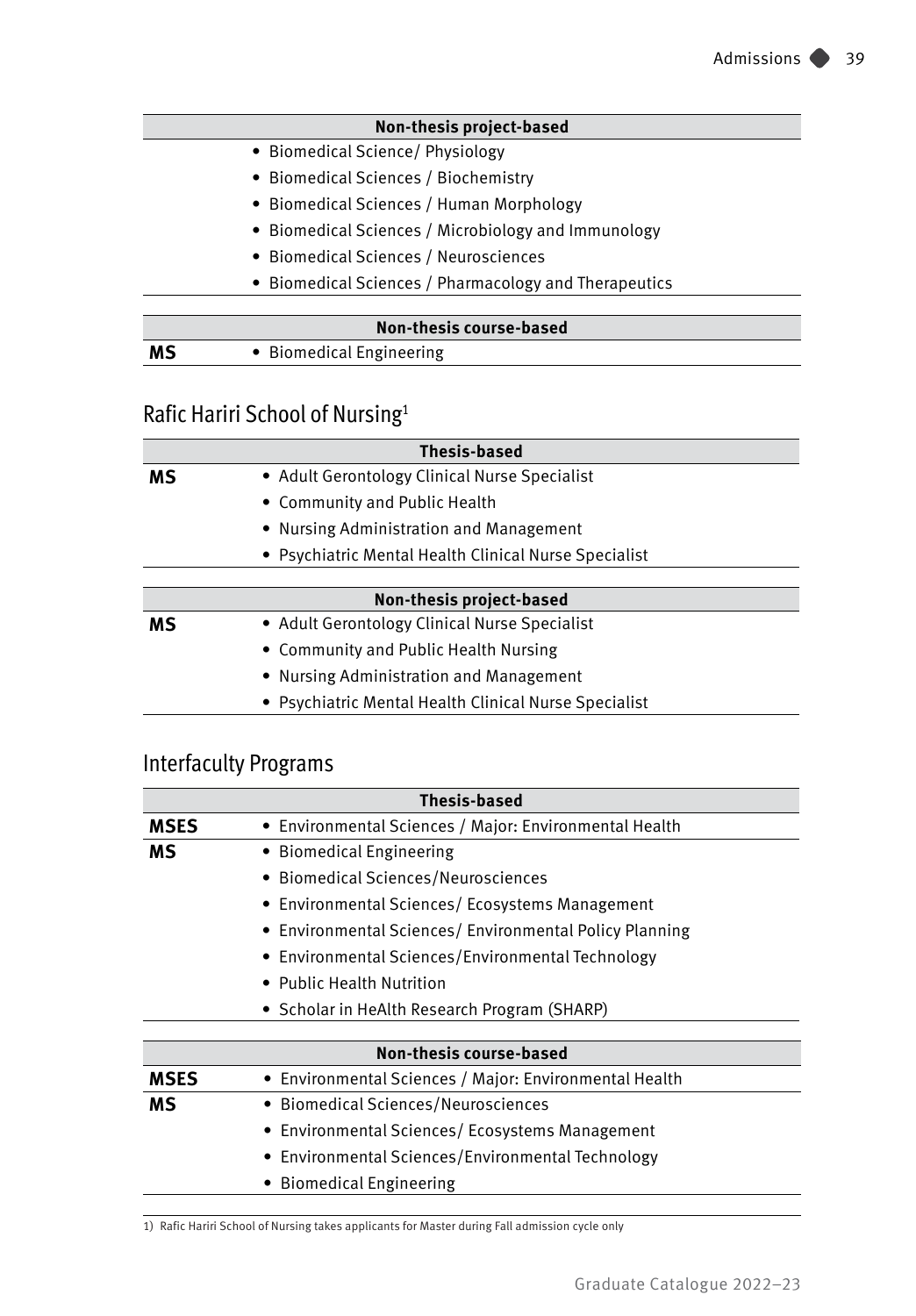### PhD Degrees

AUB offers the Doctor of Philosophy degree in twelve disciplines. The programs have been designed for students whose academic backgrounds and interests in specific research areas suggest a potential for scholarly success and significant contribution to the body of knowledge. Students will work on a specific research plan with a contributing scholar and mentor in their department.

All PhD candidates at AUB will normally receive full tuition waiver and a monthly stipend. PhD students are required to be involved in teaching activities. These include: teaching a full course, assisting in group learning activities, or servicing in the labs as assigned by the department.

Further information on programs, research possibilities, requirements for candidacy, and specific requirements for the PhD degree can be found on the corresponding faculty's section of this catalogue and on its webpage.

PhD programs include the following:

### Faculty of Arts and Sciences

Arabic Language and Literature

Cell and Molecular Biology

Arab and Middle Eastern History

Theoretical Physics

#### Faculty of Health Sciences

Epidemiology

### Rafic Hariri School of Nursing

Nursing Science

### Maroun Semaan Faculty of Engineering and Architecture

Biomedical Engineering Civil Engineering Electrical and Computer Engineering Environmental and Water Resources Engineering Mechanical Engineering

### Faculty of Medicine

Biomedical Sciences1 Biomedical Engineering

### Combined Degree Programs

Faculty of Medicine: MS-MD and MD-PhD2

<sup>1)</sup> Faculty of Medicine takes applicants for PhD during Fall.

<sup>2)</sup> Temporarily frozen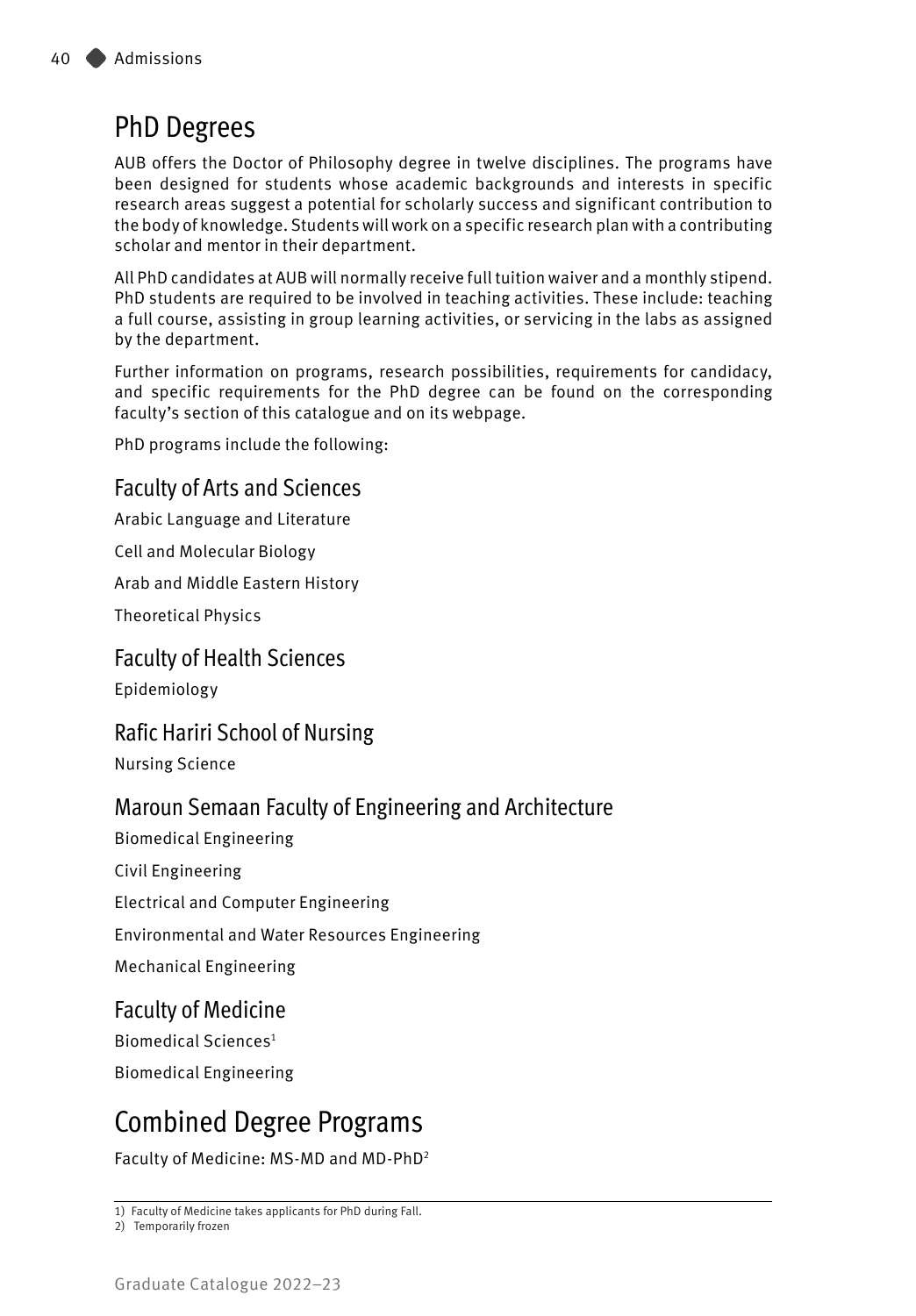### Graduate Diploma Programs

Graduate Academic Diplomas Graduate Professional Diplomas

# **Application Procedures**

The online application link is the following: [https://graduateadmissions.aub.edu.lb/](https://graduateadmissions.aub.edu.lb)

Applications submitted will be reviewed based on the deadlines stated below (and indicated on the online Application Form), and decisions of the department/program and the Graduate Studies Committee will normally be announced by the Office of Admissions. Accepted applicants are given one month to decide whether to accept, defer, or decline admission.

<span id="page-7-0"></span>

| <b>FOR ADMISSION TO:</b> | <b>APPLICATION DEADLINE</b> | <b>DECISIONS</b>  |
|--------------------------|-----------------------------|-------------------|
| <b>Spring 2021-22</b>    | November 3, 2021            | December 17, 2021 |
| Summer 2021-22           | March 18, 2022              | May 4, 2022       |
| Fall 2022-2023           | March 18, 2022              | May 17, 2022      |

### Readiness for University Study in English (RUSE)

Applicants to any graduate program other than AUB graduates and graduates of recognized colleges or universities in North America, Great Britain, Australia, and New Zealand must demonstrate proficiency in the English language. This can be done by submitting official test scores for (at least) one of the following tests, English Entrance Examination (AUB EN ), Test of English as a Foreign Language Internet Based (TOEFL), International English Language Testing System (IELTS), DUOLINGO English Test (DET), GRE (Verbal Part), and GMAT (Verbal Part). Updated scores to meet the RUSE could be found on the following URL<http://www.aub.edu.lb/admissions/english/>

Applicants may also be admitted with English language proficiency test scores lower than those listed in the URL above. In such cases, the applicants will be required to take English language courses upon starting their graduate degree programs.

Applicants to graduate diploma programs are expected to demonstrate proficiency in the English language following the university's requirements for graduate diploma programs.

### English Language Intensive/Remedial Courses

Applicants who obtain scores lower than the required ones will be placed in the remedial graduate English course ( ENGL300) or in the Intensive English Course (ENGL100A or ENGL100B) if approved by their respective faculties except the Faculty of the Maroun Semaan Engineering & Architecture. Placement in ENGL300 or ENGL 100A/B is done according to the distribution listed on <http://www.aub.edu.lb/admissions/english/>

After successful completion of English 100A/B, graduate students must take English 300. Normally, graduate students who are registered in Intensive English Course cannot register for an additional course in the same term. Exceptions can be made on a caseby-case basis depending on the nature of the course in question. The decision is made by the relevant faculty Graduate Committee, following a petition that should also be approved by the instructor of that additional course.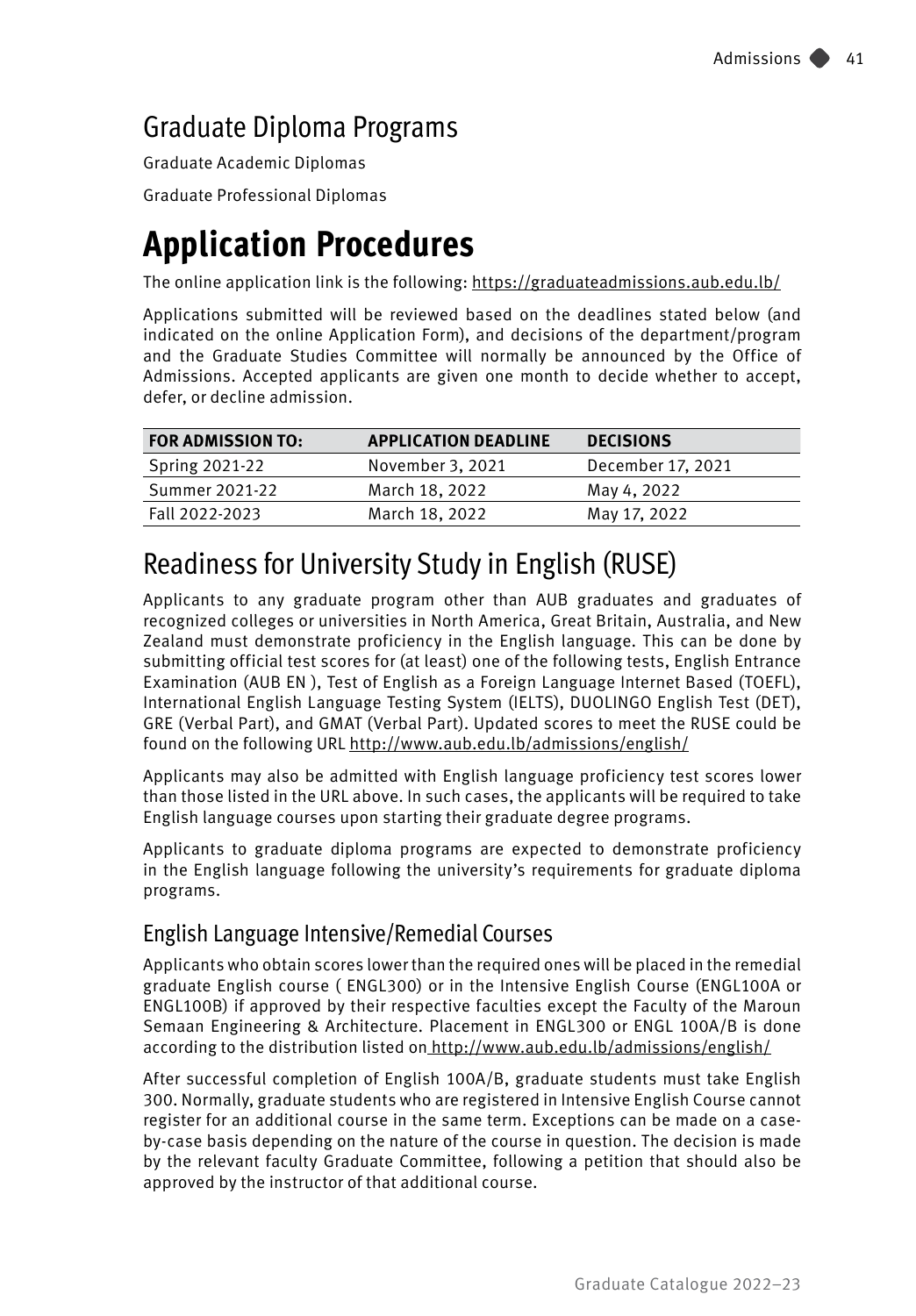For further details on the Intensive English Course, refer to the URL <http://www.aub.edu.lb/admissions/english/>

No new test scores will be accepted after students register for their designated English course.

Summer Preparatory English Program

Applicants who are required to take an intensive English Course may take the Preparatory English for Graduate Students UPGR 001A or UPGR001B as shown on the following URL: <http://www.aub.edu.lb/admissions/english/>

Those students need to pass UPGR 001A or UPGR001B with an average grade of 70 (2.2) in order to enroll in their majors (see UPP section page 242 in the Graduate Catalogue). After successful completion of UPGR 001A/B, graduate students must take English 300.

After successful completion of UPGR 001A or UPGR001B, students must take English 300.

Normally, graduate students who are registered in UPGR001 cannot register for an additional course in the same term. Exceptions can be made on a case-by-case basis depending on the nature of the course in question. The decision is made by the relevant faculty Graduate Committee, following a petition that should also be approved by the instructor of that additional course.

### Further Requirements

An applicant's scores on the tests below must be made available to the appropriate departments and faculty graduate committees in time for graduate study admission selection. It is the responsibility of applicants to register for and take the required tests on the appropriate dates to ensure that the Office of Admissions receives the scores in time for admission selection.

Applicants for the master's degree in certain programs at the Faculty of Arts and Sciences are required to take the Graduate Record Examination (GRE) general test and submit the score along with the application form. Programs that require GRE are Biology, Economics (or GMAT), Financial Economics (or GMAT), History and Archeology, General Psychology and Clinical Psychology. GRE test scores are valid for five years after the testing year in which the applicant is tested.

Applications missing the GRE will not be considered by departments. Some departments in the Faculty of Arts and Sciences recommend that applicants present GRE subject tests. Applicants are advised to check with the department or program to which they are applying regarding this requirement.

Please note that applicants for the MBA program are required to take the Graduate Management Admission Test (GMAT).

Applicants may now submit their MBA application without providing the required GMAT scores.

However, applicants need to submit the official valid scores no later than one month after the application deadline.

Otherwise, if accepted, the applicant will be accepted as a non-degree graduate student pending the submission of a valid GMAT score of a minimum of 570 by the completion of a maximum of 12 credits.

A valid score should be recent (no older than 5 years at the time the application is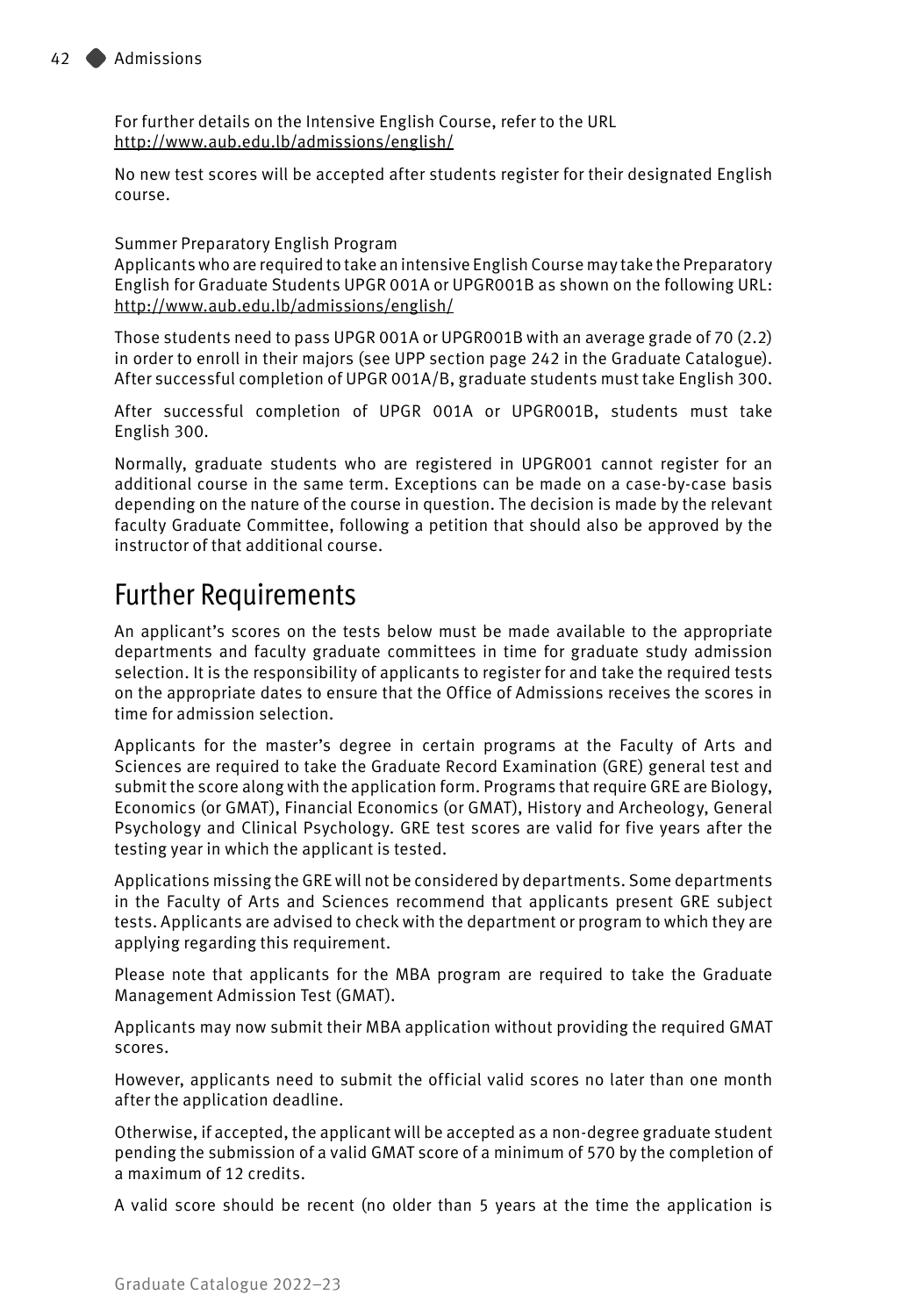submitted) and no less than 570.

Upon registering for GMAT, applicants must specify that results be sent to the AUB Office of Admissions. Please use AUB's ETS school code (0902) to ensure official submission of test scores. Some faculties and departments have additional requirements regarding admission to their programs. Prospective applicants should ascertain from the faculty/ department/program concerned whether they meet all requirements. For detailed information regarding admission to a particular faculty or department, see the sections on graduate study in the relevant faculty and department sections.

## **Admission**

### Admission to Master's Programs

Graduate study is offered on a selective basis to students who have shown distinct academic ability. Applicants for graduate study may be considered for admission into one of three categories:

### Admission to the Master's Degree Programs

To be considered for admission to the graduate programs at AUB, applicants must hold a bachelor's degree from AUB or its equivalent from a recognized institution of higher learning. Applicants who have a good record of academic achievement and a potential for creative and independent work may be admitted into one of the following categories:

- Admission as a Regular Graduate Student, with the possibility of financial support via the Graduate Fellowship and Assistant Program (GFAP)
- Admission on Probation
- Admission as Prospective Graduate Student (FAFS, FAS, and MSFEA)

The minimum admission requirements for all categories are described below. Additional requirements may be set by the individual departments/programs as approved by Faculty Graduate Studies Committee. Applicants are advised to check with the concerned department or program to which they are applying or with the Office of Admissions for additional requirements.

Admission to the master's program at AUB is competitive based on the academic record and achievements of the applicant. Departments may also recommend admission for those students with particular research interests or characteristics, which are compatible with the areas of expertise of the faculty or the faculty goals within that program.

Applicants who hold degrees from institutions other than AUB must present, along with their official transcript, a letter from the institution awarding the degree indicating the denotation of their grading system in terms of its equivalence on a 4.0 GPA scale or in terms of letter grades A, B, C with +/- scales. Alternatively, applicants may present an official letter from the Office of the Registrar of their respective institutions indicating the graduating class average of previous years along with standard deviation and class size.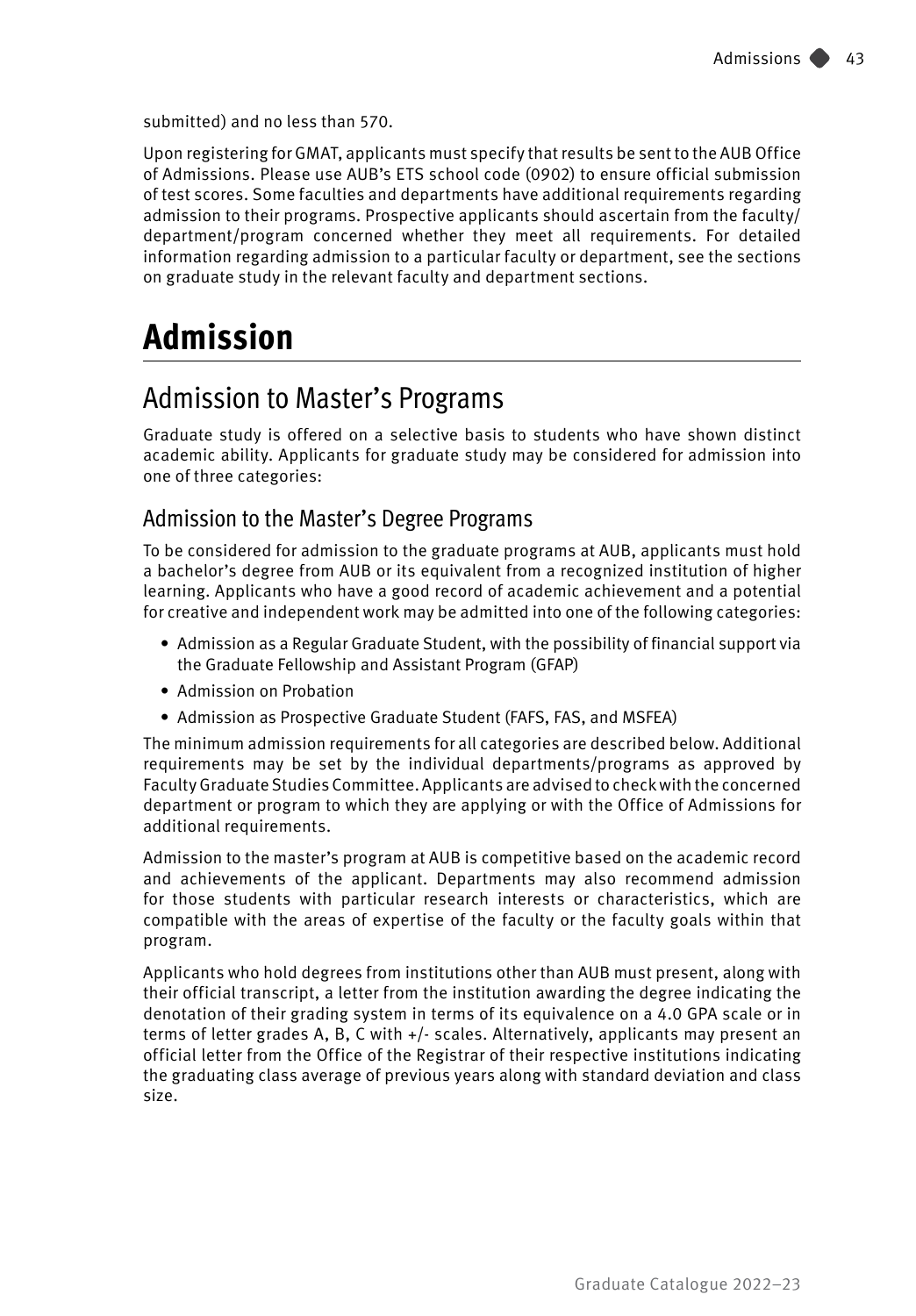### Admission as a Regular Student

An applicant is considered for admissions as a regular student to a graduate program if s/he meets the following minimum admission requirements:

- An undergraduate average of at least 80 percent (GPA: 3.2) (or standardized equivalent from other institutions of higher learning) in the major field of study and a cumulative average of at least 75 percent (GPA: 2.7) (or standardized equivalent) for all work done at the undergraduate level leading to a bachelor's degree or its equivalent from AUB or other recognized institutions of higher learning are required. In the Maroun Semaan Faculty of Engineering and Architecture and the Interfaculty Graduate Environmental Sciences Program (IGESP), an average of at least 80 percent (GPA: 3.2) is required for the last two years of undergraduate study or its equivalent at AUB or other universities as determined by the faculty.
- Students who hold a minor in a field of specialization with at least an 80 percent average (GPA: 3.2) may be considered for admission as regular students in that field.
- General GRE or GMAT test scores may be required in the specific department/ program/track. Scores up to five years old will be accepted in most programs requiring the GMAT or GRE scores. No minimum test score is required, but departments may set minimum required scores [refer to the specific program for more information].
- At least two letters of recommendation are required.
- A detailed statement of purpose (around 400-500 words) for each choice (major or concentration) indicating the purpose for pursuing graduate study in the particular field at AUB, and specifying the applicant's research interests and/or practical experience in the field is required.
- Additional requirements that are specific to each graduate program as included in the department or program listings exist/are needed
- Applicants to any graduate program other than AUB graduates and graduates of recognized colleges or universities in North America, Great Britain, Australia, and New Zealand, must demonstrate proficiency in the English language. For additional information, refer to RUSE on page [41](#page-7-0).

In selecting students to the master's program, the Faculty Graduate Studies Committee recognizes other evidence of achievement—whenever present—such as research potential or experience, work experience, publications, or other creative work or scholarly activity. In considering such criteria, the Graduate Studies Committee of the faculty will, in some cases, give serious consideration to departmental recommendations for admission to applicants who do not meet the minimum requirements of the undergraduate grade point average indicated above but instead have presented clear evidence of creative activity and academic potential. Departments must present to the faculty Graduate Studies Committee a justification of such admission recommendations. The Graduate Studies Committee will review these cases and will make its final recommendation to the dean on a case-by-case basis.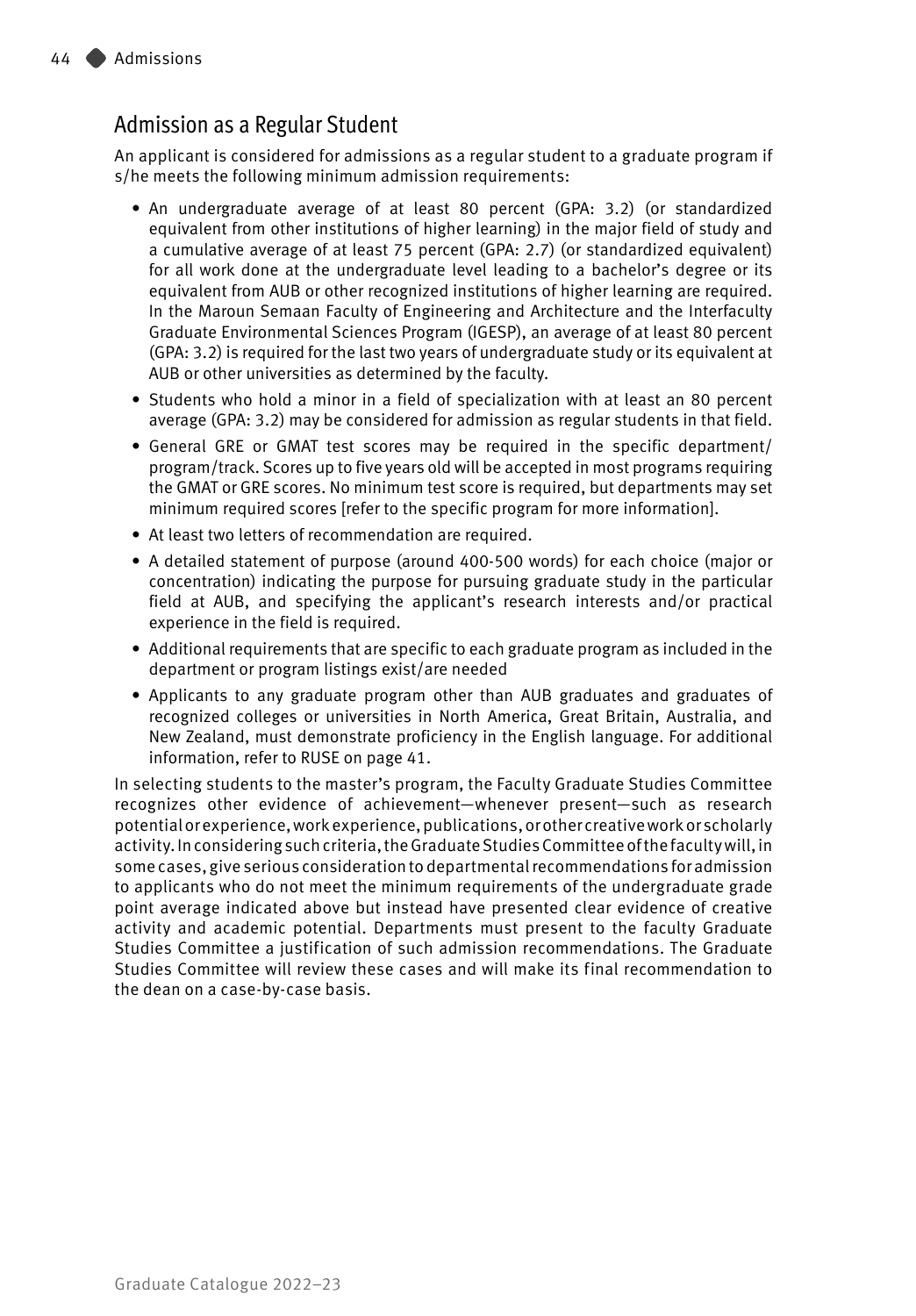### Admission on Probation

An applicant is considered for admission on probation if s/he meets the following minimum admission requirements:

- An undergraduate average of at least 75 percent (GPA: 2.7) (or standardized equivalent from other institutions of higher learning) in the major field of study and a cumulative average of at least 75 percent (GPA: 2.7) (or standardized equivalent) for all work done at the undergraduate level leading to a bachelor's degree or its equivalent from AUB or other recognized institutions of higher learning are required. In the Maroun Semaan Faculty of Engineering and Architecture and the Interfaculty Graduate Environmental Sciences Program (IGESP), an average of 75 percent (GPA: 2.7) is required for the last two years of study or its equivalent at AUB or other universities as determined by the faculty.
- The requirements for application and the governing regulations for admission recommendations as presented under "regular admission" remain the same in this case.

In addition, an applicant who does not meet the above minimum requirements but appears to have reasonable potential for success as a graduate student, as manifested by appropriate practical experience or a high score on relevant standardized exam such as GRE, may be admitted on probation.

A student admitted on probation must complete 9 credits of graduate level courses during the first two terms of graduate studies, pass all courses, and attain a minimum cumulative average of 80 (GPA: 3.2) in order to achieve the status of "regular" student. If the student fails to meet any of these conditions, s/he will be dropped from the program. Students admitted on probation are not considered for financial assistantship until they achieve the status of "regular" student.

### Admission as a Prospective Graduate Student (FAFS, FAS, and MSFEA)

- Applicants who hold a bachelor's degree in a major field of study other than the one to which they are applying, and who do not have sufficient academic preparation in the field, may be admitted as prospective graduate student who must complete certain undergraduate course requirements. Guidelines governing such course requirements are presented below.
- To be considered for admission as a prospective graduate student, the applicant must have attained an undergraduate average of 75 percent (GPA: 2.7) (or standardized equivalent) in all work done at the undergraduate level leading to a bachelor's degree or its equivalent from AUB or another recognized institution of higher learning. In the Maroun Semaan Faculty of Engineering and Architecture, an applicant is considered for admission as a prospective graduate student if s/he has attained an average of 75 (GPA: 2.7) at AUB for the last two years of undergraduate study or its equivalent at other universities, as determined by the faculty, and has demonstrated good performance in courses related to the field being sought.
- The requirements for application and the governing regulations for admission as presented under Regular Admission are the same in this case.
- The following policies relate to undergraduate course requirements for students admitted into the prospective student category:
- Prospective students are normally required to take a minimum of 15 credits of undergraduate courses in the major field of study to which they are applying and must achieve an average of at least 80 percent (GPA: 3.2) in these courses to be admitted to the graduate program and begin work towards their master's degree.
- Departments may recommend reducing the 15 credits minimum requirement for prospective students subject to the provision of supporting evidence and justification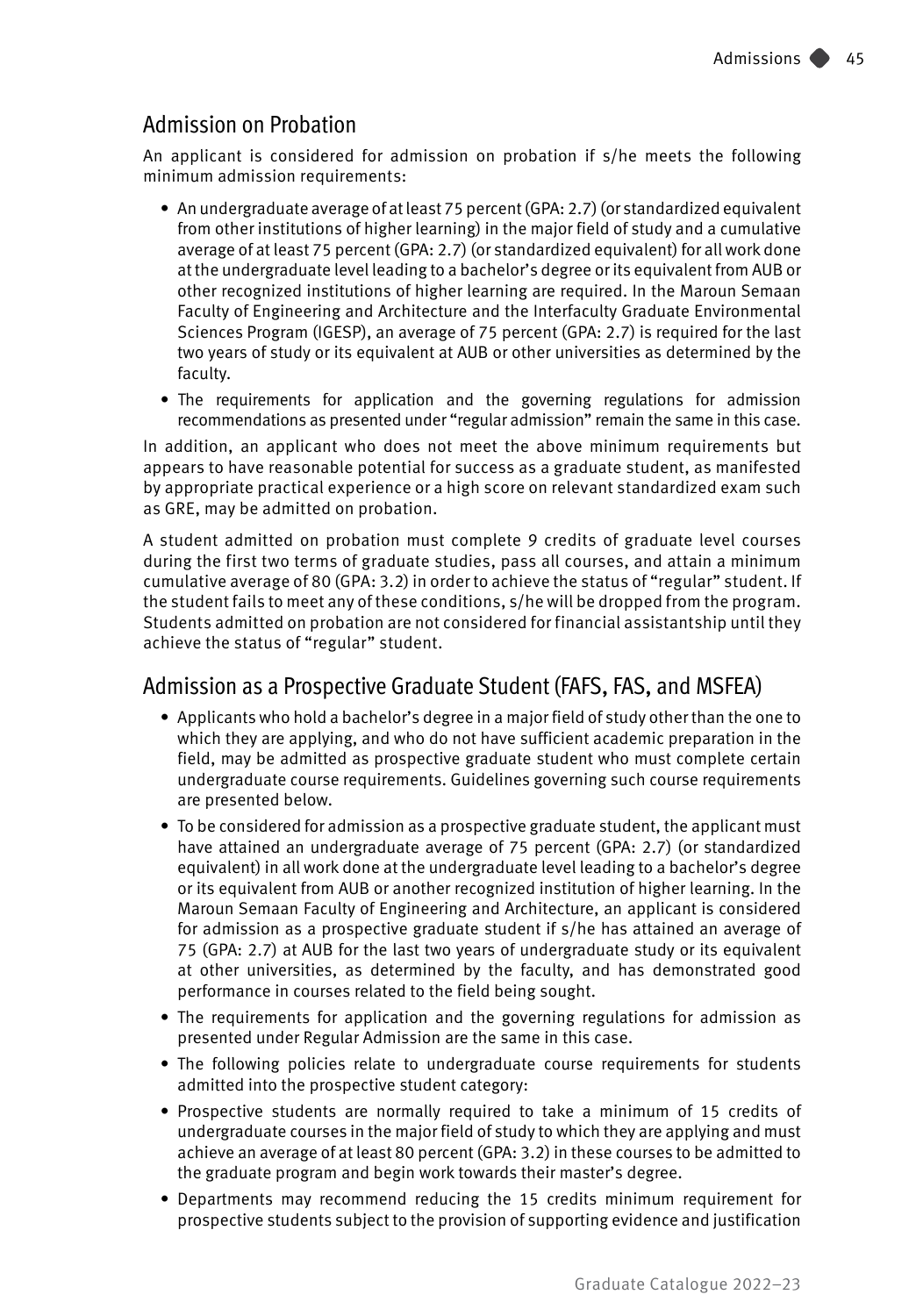to the Graduate Studies Committee. Students who have taken courses in the intended field of study or in areas judged by departments as relevant to the intended field of study may have their requirements reduced. In considering undergraduate courses as prerequisites towards beginning an MA/MS/ME degree in a field of study, departments may recommend to the Graduate Studies Committee consideration of courses in other than the strictly defined field of study that they consider relevant. Outstanding work and/or research experience relevant to the intended field of study may (in exceptional cases) be considered in partial fulfillment of required courses. All recommendations to reduce the requirements below 15 credits require the approval of the Graduate Studies Committee of the faculty following departmental justification.

- Departments may recommend waiving some course requirements after the student's first term subject to justification and outstanding performance to the faculty Graduate Studies Committee.
- For undergraduate courses taken prior to acceptance as prospective student to be considered as part of the 15 credits minimum requirement in the intended field of study, the average grade in these courses should be at least 80 percent (GPA: 3.2) or equivalent in other grading systems. For the purpose of change of status (admission after completion of requirements) to regular graduate student, a minimum average of 80 percent (GPA: 3.2) will be required in all 15 credits of undergraduate courses in the field (including the ones taken prior to acceptance). If an average of 75-80 percent (GPA: 2.7-3.2) is attained, the student may have her/his status changed to graduate on probation pending department recommendation and approval of the faculty Graduate Studies Committee.

Prospective graduate students who have completed all but one undergraduate prerequisite course may begin taking one graduate course along with the last undergraduate course requirement upon the approval of their department and the Graduate Studies Committee. The supplementary courses must be completed within four consecutive regular terms.

### Requirements for Dual Master Degrees

Qualified graduate students may enroll and earn two master's degrees in distinct fields from two programs in the same faculty or in different faculties. Dual master's degrees are degrees which have been proposed by two departments/programs from the same or different faculties, recommended by concerned faculties to the Board of Graduate Studies and approved by the University Senate. In such cases, a student will be concurrently granted two degrees at the time of graduation contingent upon successful completion of requirements of each program. If tuition differs between the two programs, students will pay the higher of the tuitions. Students can register as dual degree candidates only in programs that are approved by the university and are listed in the AUB graduate catalogue. The list is restricted to compatible pairs of master's degrees that students can pursue in parallel so that their research stays focused. Refer to the graduate catalogue to determine whether dual master's degrees are available in your areas of interest. New dual degrees should be initiated by the concerned departments for approval by the University Senate upon recommendation of the FGSC and respective faculty(ies).

To fulfill the basic requirement for the two degrees, a student must complete a minimum of 18 credit hours of graduate course work in each degree program. The remaining credits include additional course work and a thesis for the thesis option program or a project for non-thesis option that are credited for both master's degrees. In cases where a thesis option is offered by one program and a project by another, the thesis option must be adopted. The student will submit one thesis/project for the two degrees. The thesis/ project must show relevant contribution from both fields of the dual degree programs.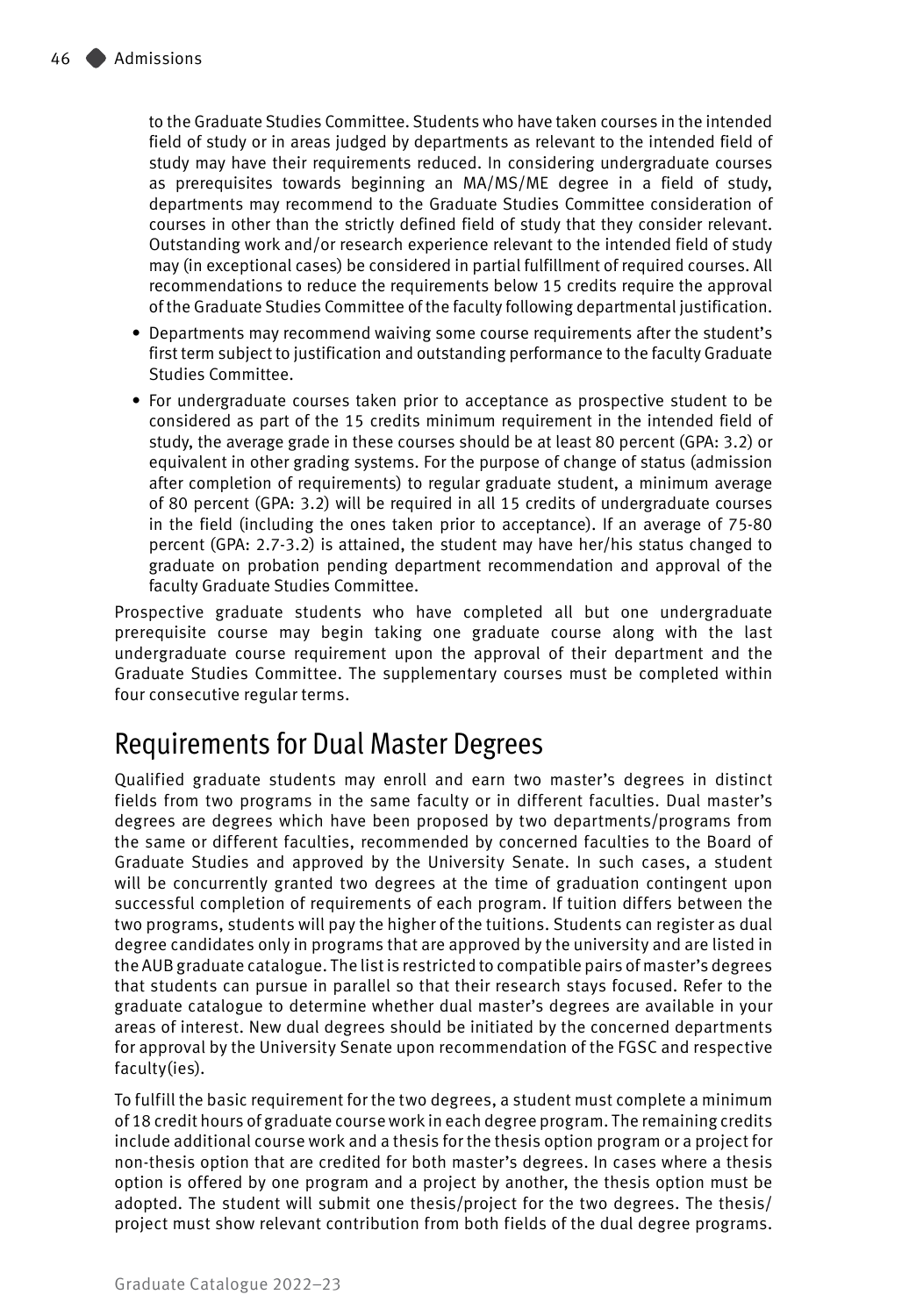The thesis/project must be approved by both departments/programs and by the FGSC to which each program resides. The thesis/project committee for dual degrees must include at least one member from each degree program. The single thesis presented for dual degree programs cannot be used to satisfy the thesis requirements of any third or additional graduate degree programs different than those in the dual degrees.

The minimum total credit hours for a dual master's degree program, if both programs require 30 credit hours for degree completion, is 48 graduate credit hours which apply for both thesis and non-thesis option programs. If one of the programs for dual degrees requires 42 credit hours for completion and the other program requires 30 credit hours, the minimum total credit hours for the dual degrees is 60 credits, including the thesis/ project as mentioned in the previous paragraph. *Students must also meet any other specific requirements of each master's program.* 

The integration of the programs allows most students to complete the two degrees in an average of 2.5 to 3 years. That is one year less than would be required to complete the two degrees independently and is at least one term longer than expected if enrolled in a single degree program.

#### Application Processes for Dual Master Degrees

A student wishing to apply for dual degrees may submit a single dual degree application that will be sent to each degree program simultaneously when first applying for graduate admissions. If the student is already registered in one degree, s/he may apply for the second degree no later than the end of a student's second term at AUB to be considered for the dual degree.

- The student application will be considered separately by each department/program and must satisfy the admissions requirements of both programs and be accepted to both programs to be admitted to the dual degree.
- A student admitted to dual master's degree programs may benefit from the Graduate Fellowship and Assistantship Program (GFAP) in either or both of the participating units; the total sum cannot exceed what each unit provides for a graduate assistant for one academic year.
- A student admitted to dual master's degree programs will receive a single transcript identifying both degrees and the two program titles.
- A student may leave the dual degree programs before completion of both degrees. If the requirements for one degree have been fulfilled, that degree may be awarded.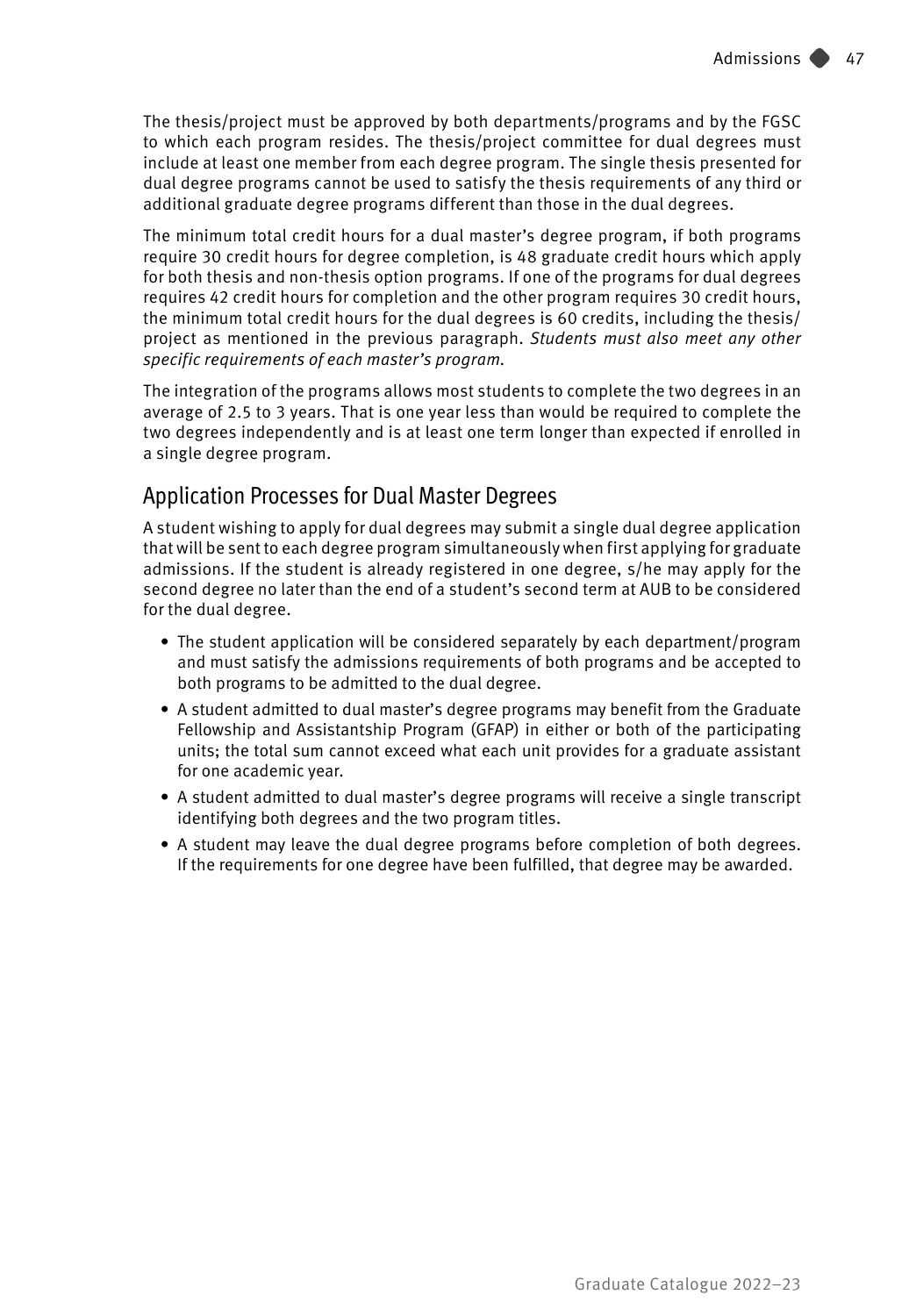# **Transfer of Credits**

Up to 9 transfer credits may be applied to one of the two degree programs or may be divided between the two degree programs. The transfer of credit follows university policy with regards to the minimum grade required for transferrable courses from other institutions.

### Residence Requirement

To meet the minimum resident requirements for the dual master's degrees, a student must register and be in residence as a graduate student for at least three regular terms.

All requirements for the dual degrees must be completed within a period of five years after admission to dual master's degrees. Extension beyond the maximum allowed period of study requires approval from the faculty(ies) Graduate Studies Committee/s.

### Admission to PhD Programs

Applicants who have an excellent record of academic achievement and a potential for creative and independent work may be admitted into one of the following categories:

- Admissions for Students Holding a Master's Degree
- Admissions for Students Holding a Bachelor's Degree

The minimum admission requirements for the two categories are described below. Additional requirements may be set by the individual programs as approved by the faculty Graduate Studies Committee and the Board of Graduate Studies. Applicants are advised to check with the department/program administration to which they are applying or with the Office of Admissions for additional requirements.

Admission to the PhD program at AUB is competitive, based on the academic record and achievements of the applicant and the research foci of the department/program.

Applicants who hold degrees from institutions other than AUB must present, along with their official transcript, letter/s from the institution/s awarding the degree/s, indicating the denotation of their grading system in terms of its equivalence on a 4.0 GPA scale or in terms of letter grades A, B, C with +/- scales. Alternatively, applicants may present an official letter from the Registrar's office of their respective institutions indicating the graduating class average of previous years along with standard deviation and class size.

### Admission for Students Holding a Master's Degree

- Applicants to the PhD programs are expected to have demonstrated distinct academic ability. An applicant is considered for admission to the PhD program if s/he meets the following minimum admission requirements:
- Holds a master's degree in any of the disciplines approved by the department/ program to which the candidate is applying from AUB or other recognized institution of higher learning with a minimum cumulative average of 85 over 100 (GPA: 3.7) or its equivalent.
- Submits a complete application including transcripts of academic record from all the institutions that were attended after high school.
	- General GRE test scores. Scores up to 5 years old will be accepted in most programs requiring the GRE scores. The departments may set minimum required scores [refer to the specific program for more information].
	- A written statement of purpose (about 400-500 words) indicating the purpose for pursuing graduate study in the particular field at AUB, and specifying the applicant's research interests and/or practical experience in the field.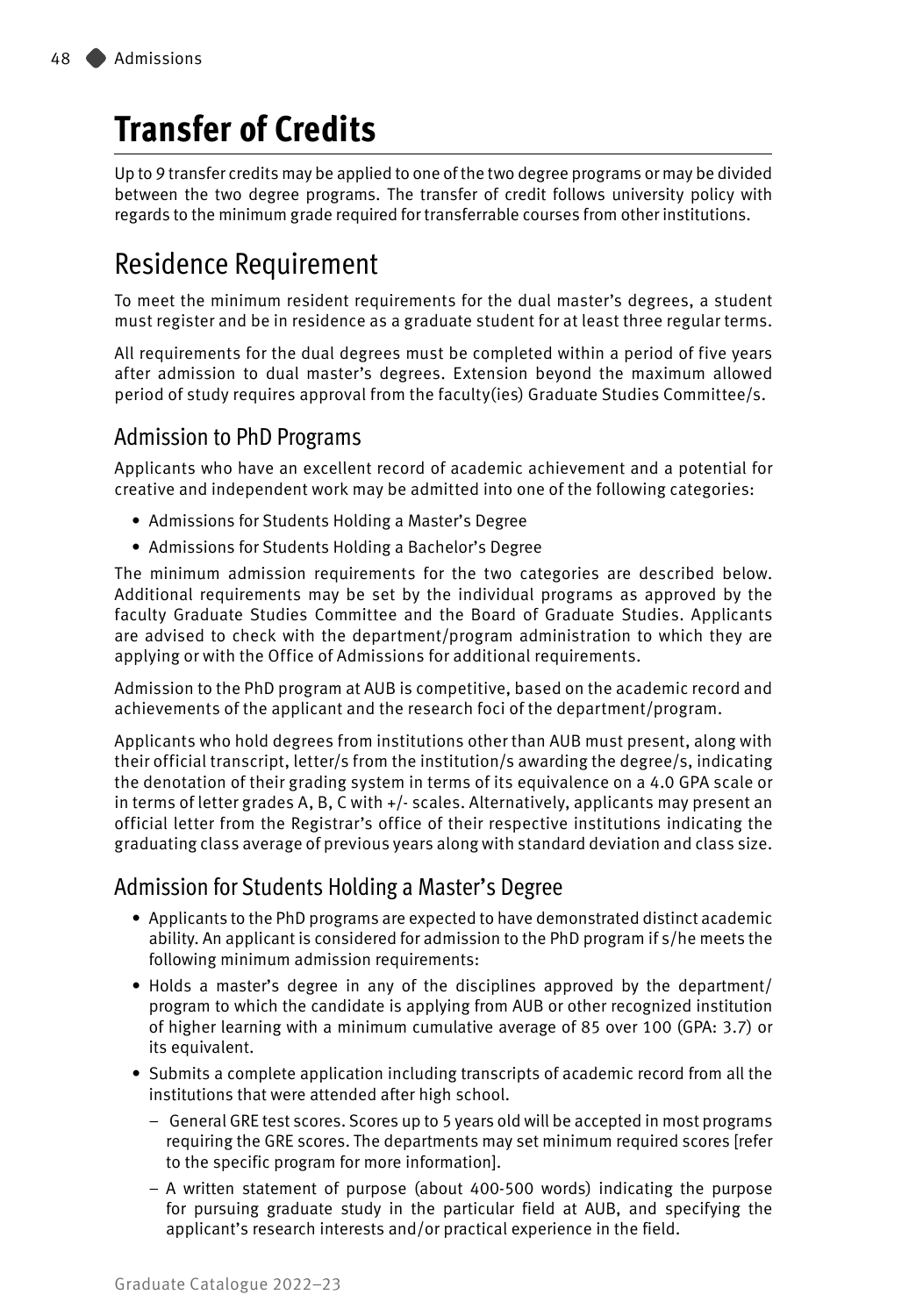- Three letters of recommendation.
- A portfolio that includes a resume and samples of work if required by the specific program.
- Completes an interview either in person, by phone, or via online.
- Students from non-English-speaking countries must show proficiency in the English language. For additional information, refer to RUSE on page [41.](#page-7-0)

#### Admission for Students Holding a Bachelor's Degree

Applicants who have an excellent record of academic achievement, and a potential for creative and independent work at the bachelor level, may be admitted into a PhD accelerated track at the bachelor level if this track is available at the department/ program.

An applicant is considered for admission into a PhD track student if s/he meets the following minimum admission requirements:

- A bachelor's degree in any of the disciplines approved by the department to which the candidate is applying from AUB or other recognized institution of higher learning with a minimum major and cumulative average of 85 over 100 (GPA: 3.7) or its equivalent.
- The same requirements for the application apply to the accelerated PhD track.

The student should consult with specific programs to learn about minimum requirements for completion of the accelerated PhD track degree. It is possible that some programs will require that the student complete her/his master's degree before starting the PhD degree.

In selecting students to the PhD program, the faculty Graduate Studies Committee recognizes other evidence of achievement—whenever present - such as research potential or experience, work experience, publications, or other creative work or scholarly activity. In considering such criteria, the Graduate Studies Committee of the faculty will give serious consideration to departmental recommendations for admission in some cases for applicants who do not meet the minimum requirements of grade point average indicated above but instead have presented clear evidence of creative activity and academic potential. Departments must present to the faculty Graduate Studies Committee a justification of such admission recommendations. The Graduate Studies Committee will review these cases and will make its final recommendation on a case-by-case basis.

#### Admission to a Graduate Diploma Program

For graduate academic diplomas, the student should have an undergraduate bachelor's degree (or its equivalent from AUB or other recognized institutions of higher learning) with an average of at least 75 percent (GPA: 2.7) (or standardized equivalent from other institutions of higher learning). An applicant who does not meet the minimum undergraduate average requirement but appears to have reasonable potential for academic success, for example as manifested by relevant practical experience or high scores on relevant standardized exams, may be admitted based on justified recommendation.

For graduate professional diplomas, the same admission requirements apply as for graduate academic diplomas but without a minimum constraint on the undergraduate average.

For both graduate professional and graduate academic diplomas, faculties/schools may set additional admission requirements for specific graduate diploma programs. Information about admission to graduate diplomas and certificates can be found at <http://www.aub.edu.lb/admissions/applications/Pages/diploma.aspx>.